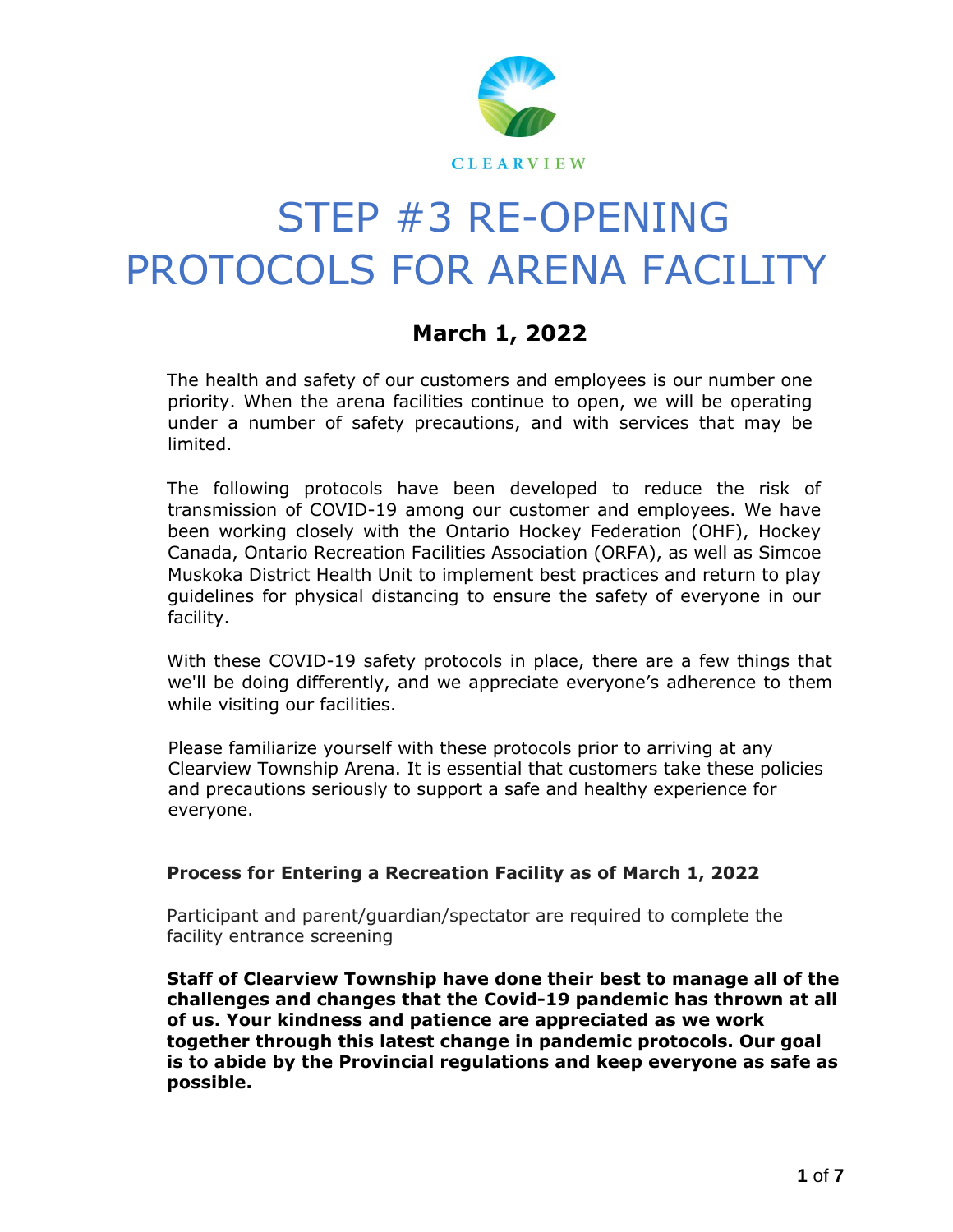

#### **Abusive behaviour will not be tolerated, and staff will disengage with patrons who are not respectful, at all times. Clearview Township's Bad Behaviour Policy will be enforced with disrespectful patrons.**

For more information current Provincial regulations, please visit [220301](https://www.simcoemuskokahealth.org/docs/default-source/COVID-/Partners-and-Municipalities/220301-rec_loi_rescind_letter.pdf?sfvrsn=2) [rec\\_loi\\_rescind\\_letter.pdf \(simcoemuskokahealth.org\)](https://www.simcoemuskokahealth.org/docs/default-source/COVID-/Partners-and-Municipalities/220301-rec_loi_rescind_letter.pdf?sfvrsn=2)

#### **Safety Precautions**

- All persons entering our facilities must wear a face covering that securely covers the nose, mouth and chin as required
- Physical distancing of 2 metres (6 feet) is encouraged for users of the arenas and always required by the spectators, unless you live in the same household.
- Ensure you wash or sanitize your hands upon arrival and often throughout your day
- Be advised that all customers will be required to passively screen themselves for COVID-19 symptoms (via signage) before being allowed to enter the facility. This will be done by having to answer "no" to the various questions posted near the entrance.
- Surfaces and other high touch points will be cleaned and disinfected by staff as frequently as is necessary to maintain sanitary conditions. Clearview Township employees have had appropriate training and personal protective equipment for their work environment and will be actively screened by their Supervisor before entering the facility.

#### **Ice Bookings**

- All bookings must be done in advance through the Recreation Department 705-428-6013, option 2, or emailing jcodyre@clearview.ca
- Each booking will include a 10 minute flood
- Bookings must adhere to all Provincial and District Health Unit restrictions in place at time of booking
- Step 3 legislation states All Sports may be practiced or fully played within the indoor facility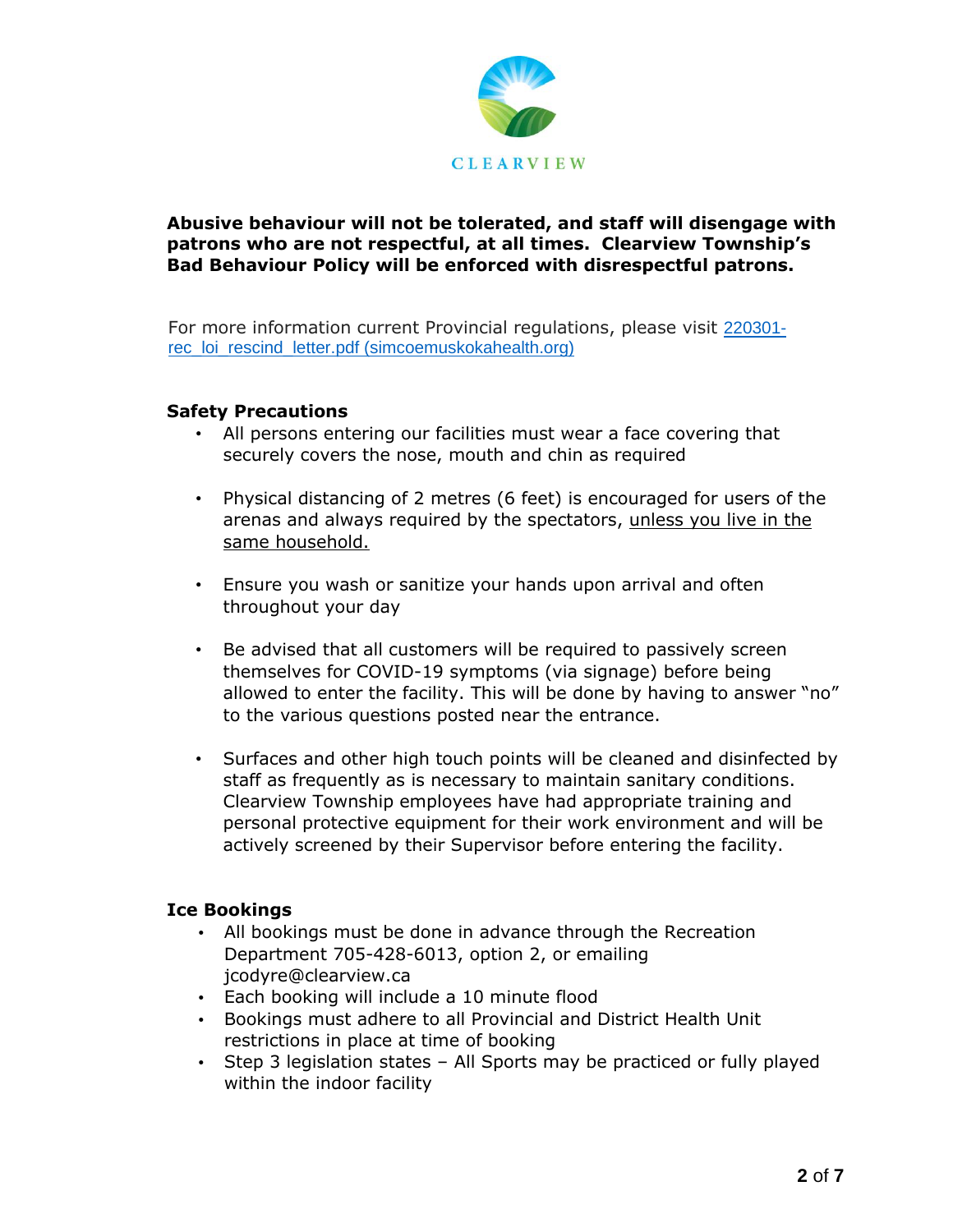

• If applicable, groups must follow the appropriate governing body's (i.e., Clearview Minor Hockey) return to play guidelines.

#### **Before You Arrive**

- Enter through the main doors
- All dressing rooms will be made available within the arena locations.
- Make sure you have the proper face covering to enter the facilities

#### **Change Rooms**

- The change rooms will be available to each organization. No capacity limits will be set in the dressing rooms.
- Washrooms and showers will be available for users

#### **Please Be Aware**

- The players' benches will be open for use but is suggested they are only accessed for those rentals, corresponding users and coaches. Player's benches will be sanitized by Township staff twice daily.
- Concessions may open and operate as per Ministry of Health guidelines
- Customer service desks will be opened and available for the public.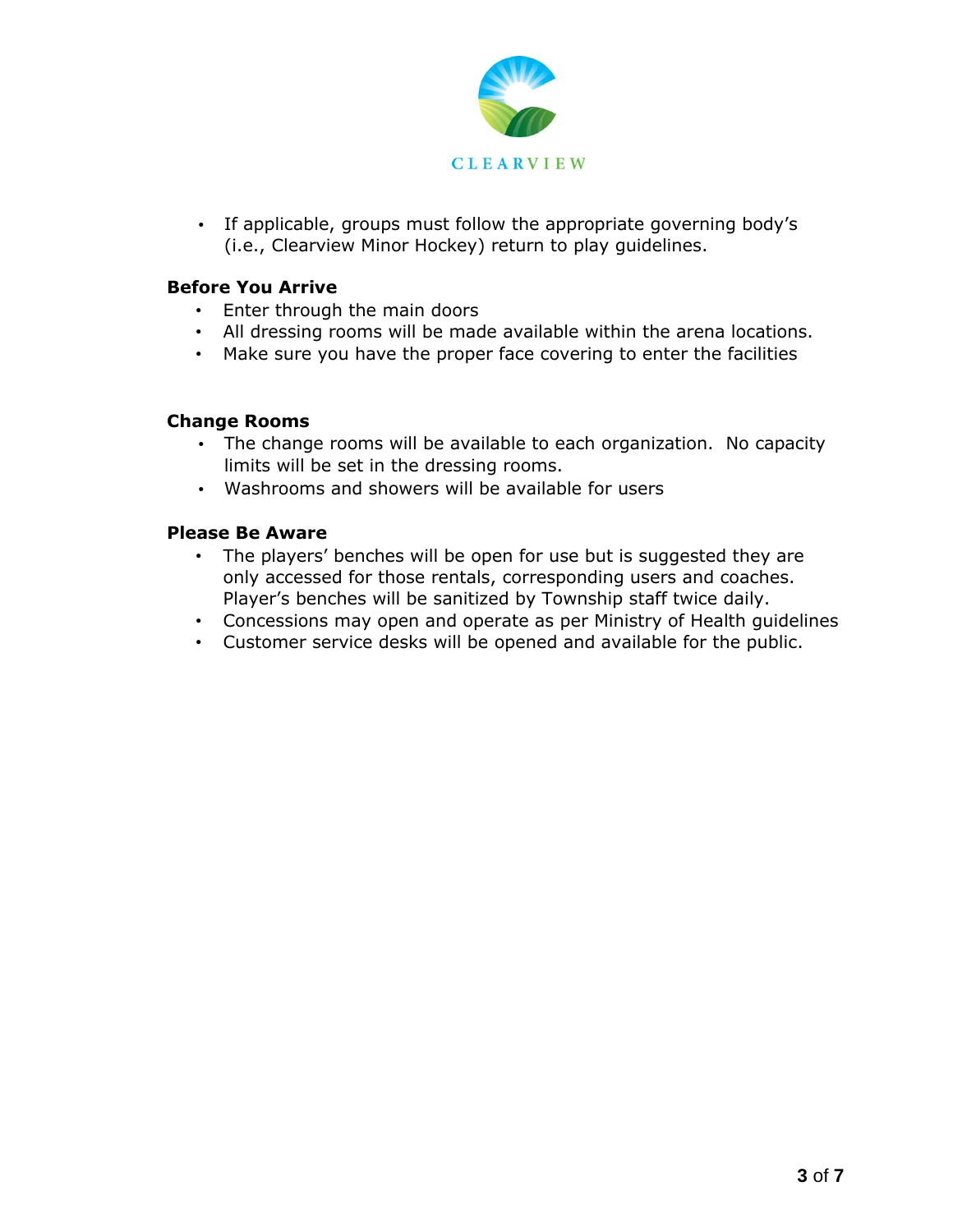

# **Guidelines for public skating programs (subject to change)**

Facility Access

- Loitering or spectating in lobby areas will not be permitted.
- Safety signage and floor markers will be posted, if required.

### Public Skate Schedule

- The facility will open to public skating with a flexible schedule to monitor operations.
- School bookings will be permitted (subject to change).

Temporary Admissions Policy Change to Ensure Facility Guideline Compliance

- Children 12 and under will be required to have a parent or caregiver with them, exception will be children who are part of a user group.
- No memberships or discounted admission rates at this time. All admissions will pay single.

#### Patrons

- Will store their personal belongings on the bleacher.
- Zero tolerance for spitting.
- Drinking fountains will be available but facility users are encouraged to bring their own water bottles.

Cleaning Protocols

- Disinfection may occur after each public skate session.
- Any equipment that is required to be shared between employees or public will be disinfected after use. Skating supports, music player etc.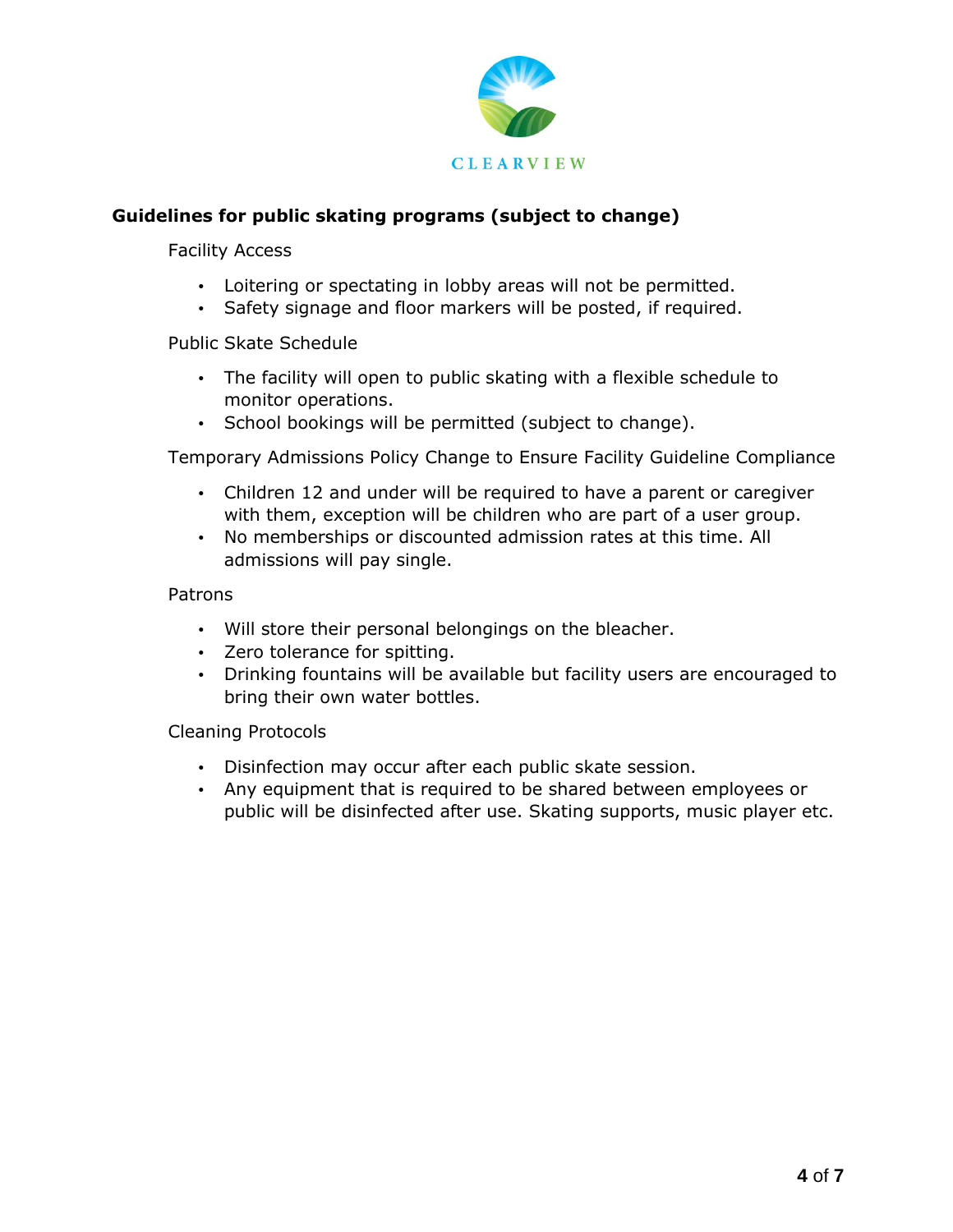

#### **Responsibilities**

Employer Responsibilities

1. Plan, implement and supervise Clearview Township's COVID-19 Employee Safety Plan for the Parks, Culture and Recreation Department.

2. Ensure that hand cleaning and personal protective equipment (PPE) are available to employees.

3. Ensure employees are given information about COVID-19 as it is made available.

4. Train Parks, Culture and Recreation employees on new procedures as related to COVID-19.

5. Have site specific control measures regarding the disinfection of commonly touched items and surfaces.

6. Use relevant recreation professional organizations for re-activating and reopening recreation spaces and facilities.

7. Periodically review COVID-19 Employee Safety Plan and update sections of this document.

8. Implement and update Safe Use Guidelines for facilities with new information as it is made available.

9. Establish guidelines and expectations for safe use of recreation spaces.

10. Restrict and/or close recreation spaces if necessary.

Supervisor Responsibilities

1. Ensure workers know the risk hazards for the workplace.

2. Ensure workers are made aware of COVID-19 plans and safety procedures.

3. Ensure workers know how to use PPE and the expectations for use.

4. Direct employees to work in a manner where they eliminate, minimize and/or mitigate risks.

5. Send workers home if they are sick.

Employee Responsibilities

1. Be knowledgeable about hazards in the workplace.

2. Follow established procedures.

3. Use PPE as required.

4. Report unsafe work practices and/or conditions.

5. Self-monitor for symptoms of COVID-19 and in the event you become sick, you will report to your supervisor immediately.

6. If you develop flu- like symptoms you will be required to request a COVID-19 test.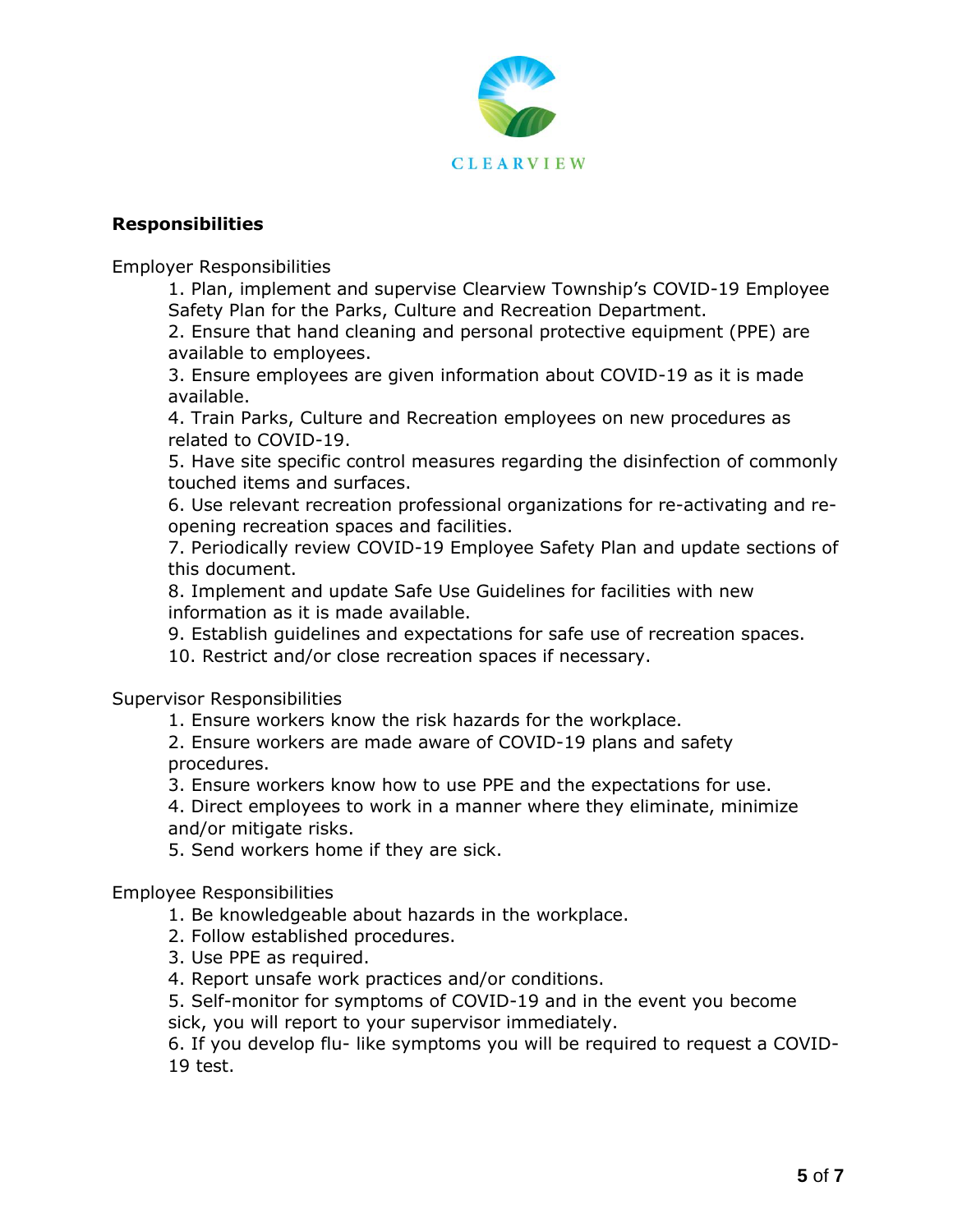

# **REQUIREMENTS FOR FACILITY USER GROUPS**

All user that are part of a sanctioned organization will have a COVID-19 Return to Play Protocols in place that clearly demonstrates how activities provided will align with the directives of the Provincial Health Officer, provincial/national sport governing body and any other applicable authority or law designed to reduce the potential of contracting or transmitting COVID-19.

The user group's COVID-19 Return to Play Protocols will be made available for review by all of its group membership. User group members are expected to adhere to their group's protocols as well as Clearview Township's protocols for safe use in the respective facility.

The user group is responsible for enforcing their group's COVID- Return to Play Protocols and ensuring their members follow Clearview Township's protocols. If the user group fails to follow their own COVID-19 Return to Play protocols or Clearview Township's protocols, then the user group's permit or contract may be temporarily revoked or cancelled. In the event that this happens, the user group will have no claim to damages or reimbursement other than the pro-rated rental fee.

COVID-19 Safety Plan will include the following:

1. Follow national/provincial organizations if it applies to you and adapt to Clearview Township's protocols.

2. Risk assessment identifying areas where people gather, situations and processes where individuals are close to one another, any equipment that may be shared and surfaces people touch often.

3. Frequent cleaning and hygiene.

a. Procedures to promote hand hygiene.

b. User group should have their own hand sanitizer available to members.

4. Cleaning and disinfection reducing risk of surface transmission.

a. Users will sanitize their own equipment and do so with their own cleaning supplies.

b. Cleaning protocols for common areas and surfaces in permit or contracted spaces will be available upon request.

c. Establish procedures for managing equipment needs for members to avoid sharing items.